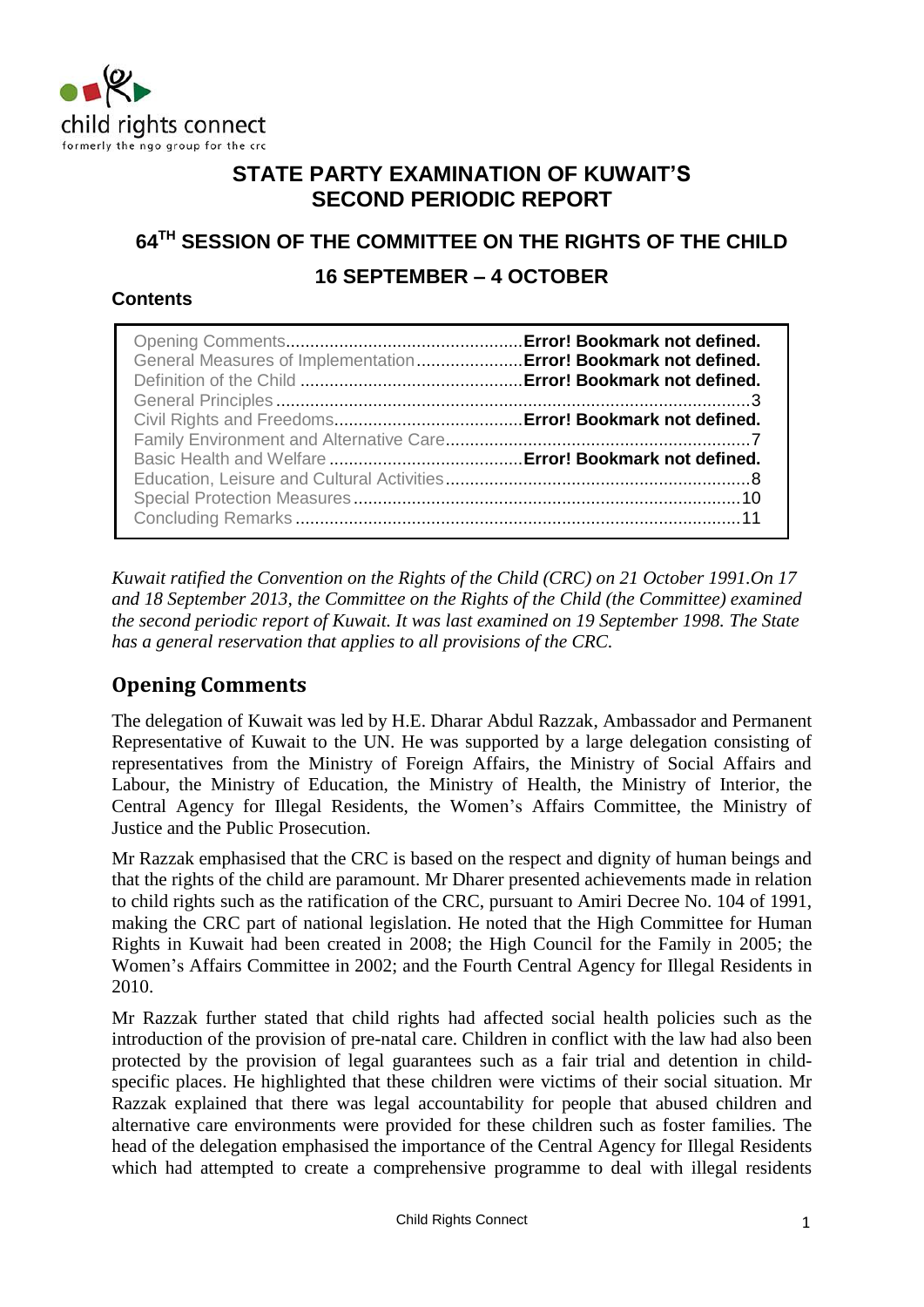which had resulted in the creation of a new law in 2011 which had entitled residents to more rights, namely access to medical treatment.

Mr Razzak noted that Kuwait was a modern country which had made continued efforts in order to promote human rights, such as the draft law on the new Children's Code. He welcomed all queries from the Committee and thanked them again for their work.

Mr Cardona and Mr Gastaud, the Country Rapporteurs, welcomed the Kuwaiti delegation and thanked them for the information presented about Kuwait. Mr Gastaud noted that the measures taken in the recent period for the improvement of children's rights had been substantial, numerous and positive.

## **General Measures of Implementation**

## *Legislation*

The Committee commended Kuwait's work towards a Children's Code but asked why the code did not include a comprehensive national action plan or a specific national strategy on the rights of the child. A particular area of concern for the Committee was the inferior legal position of the CRC in relation to Kuwaiti Islamic law, which the Committee believed limited its impact. Furthermore, the Committee raised concern about the State's reservations on article 7 and 21 and requested the State to lift these reservations.

The delegation assured the Committee that when the State was party to an international agreement, those agreements were considered part of Kuwaiti law and therefore a source of law to be applied in courts. However it highlighted that because Kuwait was a Muslim country, Islamic Shari'a was also a source of law.

The delegation provided information on the draft Children's Code, which it explained would establish a Higher Council for Childhood (article 59). It added that implementation measures would be co-ordinated in order to achieve the objectives of the draft law. The situation of children would be considered in all aspects, including education, health, culture, which would be reported on to the Council in order to measure the achievements of the new law. The delegation indicated that the draft law had been given priority in Kuwait and there was a specialised committee in the assembly to manage its implementation. It explained that many experts and specialists would be consulted for their views on the draft law, including civil society organisations.

## *Dissemination and training*

The Committee noted that Kuwaiti children did not seem to be familiar with the CRC. It asked for more details about the drafting of the periodic report to establish whether it had been drafted in consultation with children or organisations that represent children.

The Committee asked for specific details about the dissemination of the CRC. It enquired whether children's books were used as a learning resource in schools and how many hours were allocated for these lessons. It also asked for clarification about the book that had been published and whether it was destined for children or professionals and whether the State had conducted any evaluation of the society's knowledge of the CRC for people that have to apply it in practice.

The delegation explained that the dissemination of the CRC had been carried out through the Ministry of Education and was taught as a separate subject in schools. Children's rights were taught alongside the CRC during classes. The Ministry had also drawn up a human rights project to publish a book which refers to the various provisions. There were also civil society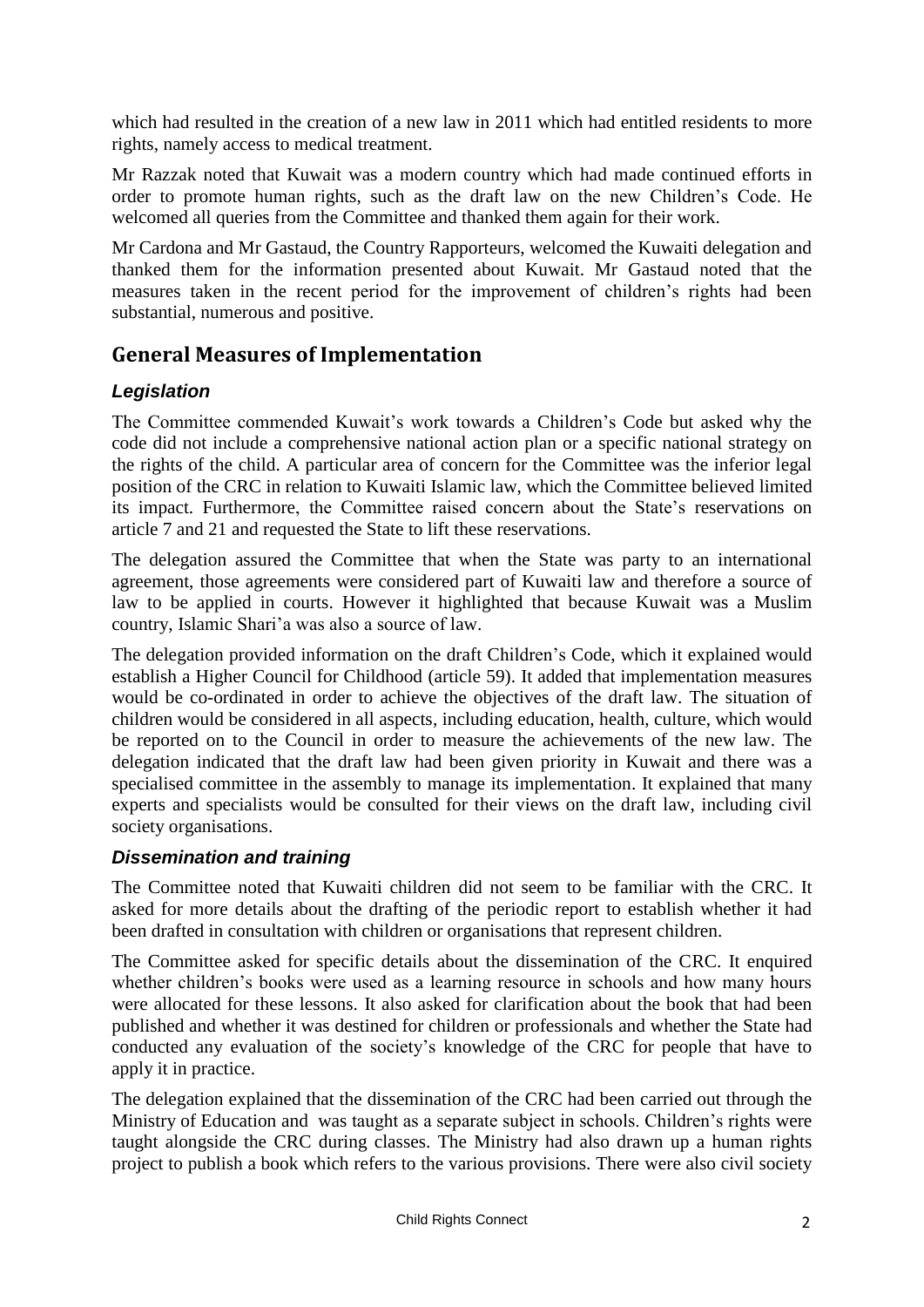organisations that had their own publication regarding children's rights. The delegation said that there were workshops organised for the relevant professionals dealing with child rights. The Committee asked for clarification about the book mentioned by the delegation. The delegation explained that the book focuses on children's rights and the CRC.

## *Budget*

The Committee was concerned that there was a lack of information about the budget in the periodic report. It asked whether there was a special budget for children and for the promotion of the CRC. It further queried whether there were meetings held specifically to discuss the allocations of funds for the implementation of child-specific laws, policies and programmes.

The delegation explained that every ministry had a budget which may be up to 3 million dollars. At times separate Committees had been established which had separate budgets.

The Ministry of Social Affairs and Labour was particularly concerned with issues related to children. It had a budget of 213 million litres that was used for foster families. Furthermore, the budget for addressing minors in conflict with the law between March 2012 and March 2013 was about 8 million US dollars. There was also a programme specifically created for children, the total expenditure for which was 1.8 billion US dollars, which was used for training, workshops, fairs, environmental activities and parenting courses.

The budget of the Ministry of Health had recently been increased. Furthermore, there was a new directorate for school health which attributed additional funds for school clinics. With this budget, five new hospitals had been built which had paediatric and maternity wings, as well as a separate specialised paediatric hospital.

## **Definition of the child**

The Committee asked about Kuwait's definition of the child in law and highlighted various contradictions such as the age of criminal responsibility being set at seven; the marriage age being 15 for girls and 17 for boys; and the age of majority being 21. It asked when a comprehensive law for the definition of a child would be put into practise.

The delegation explained that although the marriage ages were 15 and 17 this did not mean that childhood ended at these ages. When Kuwait succeeded to the CRC it did not issue a reservation on article 1 because the State believed in the rights of children. Furthermore the delegation added that the CRC was fully compatible with the State's national laws. The delegation explained that there were no contradictions in the national law. The aforementioned laws did not necessarily determine the age of the child.

## **General Principles**

## *Non-Discrimination*

The Committee stated that although measures taken in the last period for the improvement of children's rights had been substantial, numerous and positive, they mainly covered children of Kuwaiti nationality. It noted that other children who did not have Kuwaiti nationality were not afforded the same protection as Kuwaiti children. The protection and fulfillment of the rights of non-Kuwaiti nationals were of particular concern to the Committee.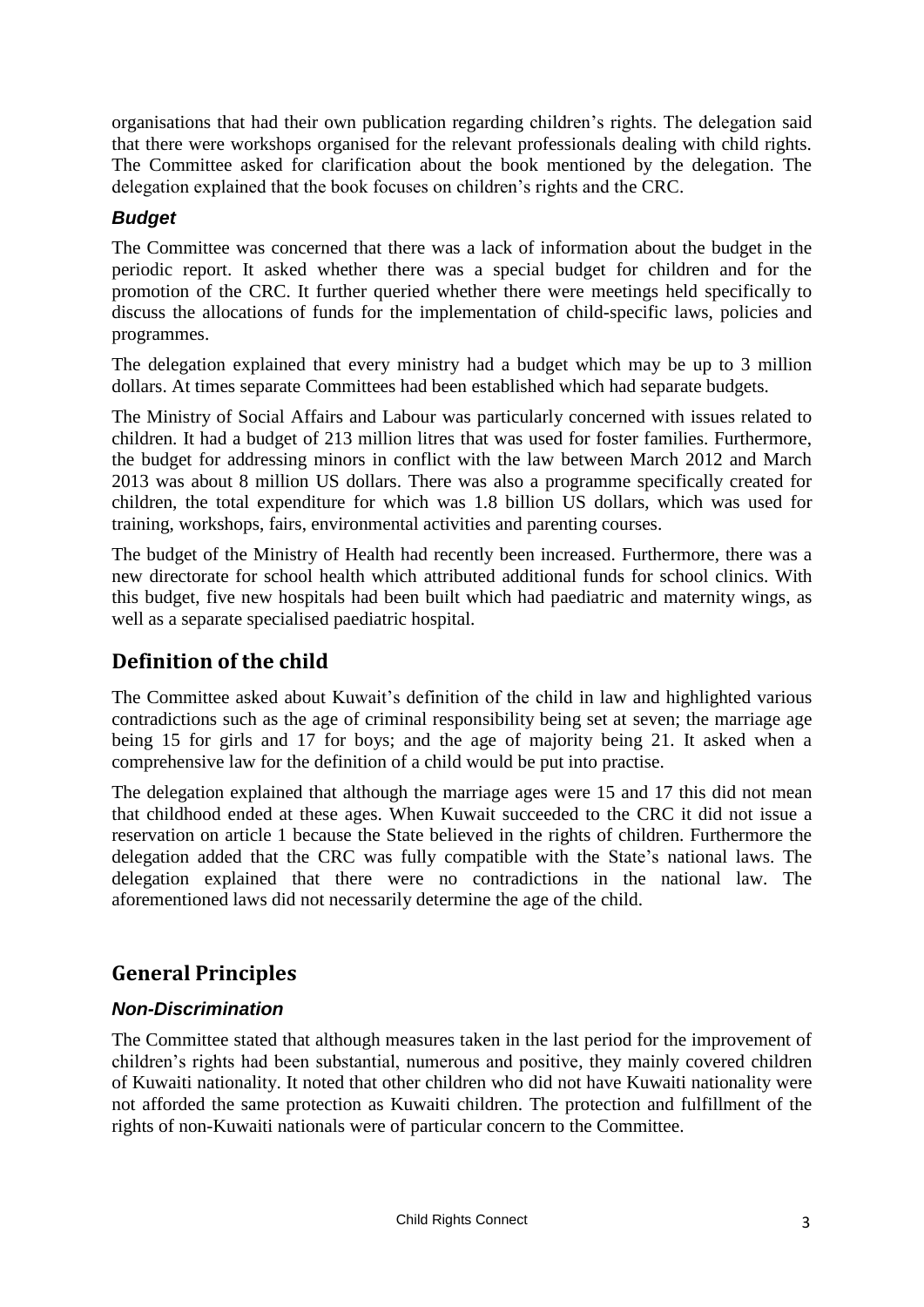## *Right to nationality*

The Committee was concerned that the measures taken to deal with matters that affected the rights of Bidoun children were insufficient. It questioned whether the State had addressed these issues. It recognised that if these children's parents were unknown, they were more likely to suffer abuse. It asked the State what measures it had taken to prevent these children becoming stateless.

The delegation explained that it believed that the 1961 Convention on the Reduction of Statelessness did not apply to the current situation facing the Bidoun people. However the delegation highlighted that the humanitarian needs of the Bidoun remained an important issue for the State.

In relation to the question of nationality the delegation asserted that Kuwait had its own identity, customs and traditions which therefore rendered the question of nationality a matter of sovereignty. The delegation explained that the Iraq invasion had threatened their nationality, which the State was protective of. The delegation explained that people came to Kuwait hoping to obtain Kuwaiti nationality as it was a welfare state and a wealthy country. It stated that the question of citizenship was an issue of national security for Kuwait.

The Committee responded to the delegation's explanation by explaining that lifting the reservation on article 7 did not mean that Kuwait would be obligated to give nationality to every person that applied for it. Nationality was a universal mechanism. It clarified that the right of nationality meant that there should be no discrimination between men and women when transferring nationality to their children. Furthermore, lifting the reservation would not mean that all children would automatically be entitled to Kuwaiti citizenship. The Committee requested that the State would study these options and consider lifting the reservation.

## *Best interest of the child*

The Committee asked the State whether there were any procedural guarantees to ensure the best interests of the child were given primary consideration in matters affecting them. It asked the State to explain how the principle of the best interests of the child was applied in certain situations such as in cases of separation and divorce of the parents. It queried the criteria that were used when taking decisions on matters affecting the child and asked whether these principles were applied to all cases involving a child.

The Committee asked for clarification about the situation of children with parents in prison and on death row. It asked for specific statistics about how many children had a parent in prison and how many have had a parent executed. Furthermore, it asked for more detail about the provisions and measures put in place for these children and whether the executions of these children's parents still take place. The delegation explained that there is consideration for some parents on death row such as pregnant mothers. These mothers are able to have their death sentences commuted and are enabled to stay in prison to carry out their sentences.

The Committee demonstrated concern regarding the custody of children. It acknowledged that Kuwaiti law stated that the mother was always responsible for the child. If the mother was not available for the care of her child, the responsibility would pass to the grandmother and other female relatives, before the father. The Committee highlighted that attention was not paid to the father's characteristics in these situations. Furthermore, the Committee noted that if the mother was not Muslim then the father would have automatic custody of his child. The Committee questioned whether the best interests of the child would be taken into account in such cases and whether these decisions sometimes ran counter to the best interests of the child.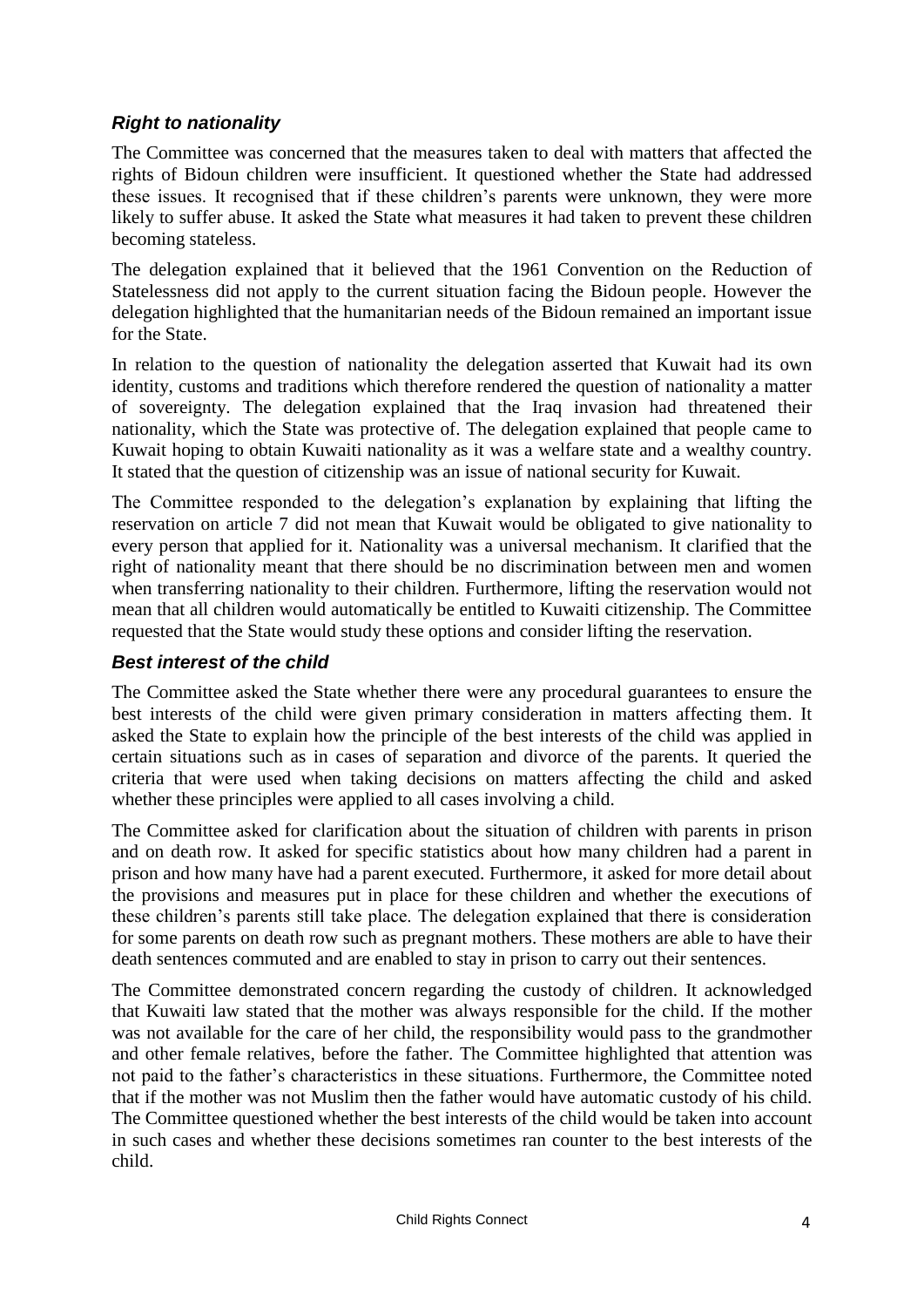The Committee asked about guardianship and custody in Kuwaiti law. It noted that guardianship automatically remained with the father and highlights that this appeared discriminatory against women. It noted that according to the CRC these issues and matters should not be automatic; instead the best interests of the child must be taken into consideration before these decisions were made.

The Committee highlighted the issues surrounding children whose parents were executed. It was concerned about the public photos that are taken at executions and the following consequences of this on the children. It emphasised that these public photos will have repercussions for the child and that their best interests must be taken into account.

The delegation said that controlling the photos of such executions was very difficult. It stated that the repercussions were taken into consideration but insisted that it could not control the international media.

#### *Survival and Development*

The Committee reminded the delegation that the CRC was multifaceted and that all the provisions of the CRC were interdependent. If a State accepted a certain provision from the CRC then other laws should be compatible with this. The Committee affirmed its concern that the State's early marriage laws were in contradiction to the CRC. The Committee reiterated that the survival and the development of the child were affected by this as a girl marrying at the age of 15 would face difficulties when attempting to fulfil her individual potential. The Committee explained that the consequences of early marriage such as early pregnancy and marital responsibilities prevented girls from developing their full human potential. The delegation noted Law 151 of 1984 which provided that marriage is considered legal when both sides have achieved mental maturity.

## *Respect for the views of the child*

The Committee reminded the delegation that its 1998 concluding observations had raised concern about the State's respect for the views of the child. It questioned how a child's voice would be heard in matters affecting him or her and whether there were mechanisms in place which were accessible to children so that they could make an official complaint concerning violations of their rights. The Committee also enquired about the participation of the child in programmes such as school councils and whether their opinions were heard in health care services.

The delegation explained that children were not entitled to create associations of public utility as these were legal entities with legal personality and obligations, as set out in Law 24 of 1962. It explained that if children founded such associations it would affect their best interests.

## **Civil Rights and Freedoms**

## *Early marriage*

The Committee noted that article 85 of Kuwait's family law prevented marriage unless the girl was 15 years or older and the boy was 17 years or older. The Committee asked whether the State would review this law and harmonise it with the CRC, setting the age of marriage at 18 years for both boys and girls. The Committee highlighted several issue regarding the age of maturity, as there had reportedly been cases of marriages being registered involving girls under the age of 15. It highlighted that Law 151 of 1984 referred to a marriage being considered legal only when both parties to the marriage were considered to have reached full maturity.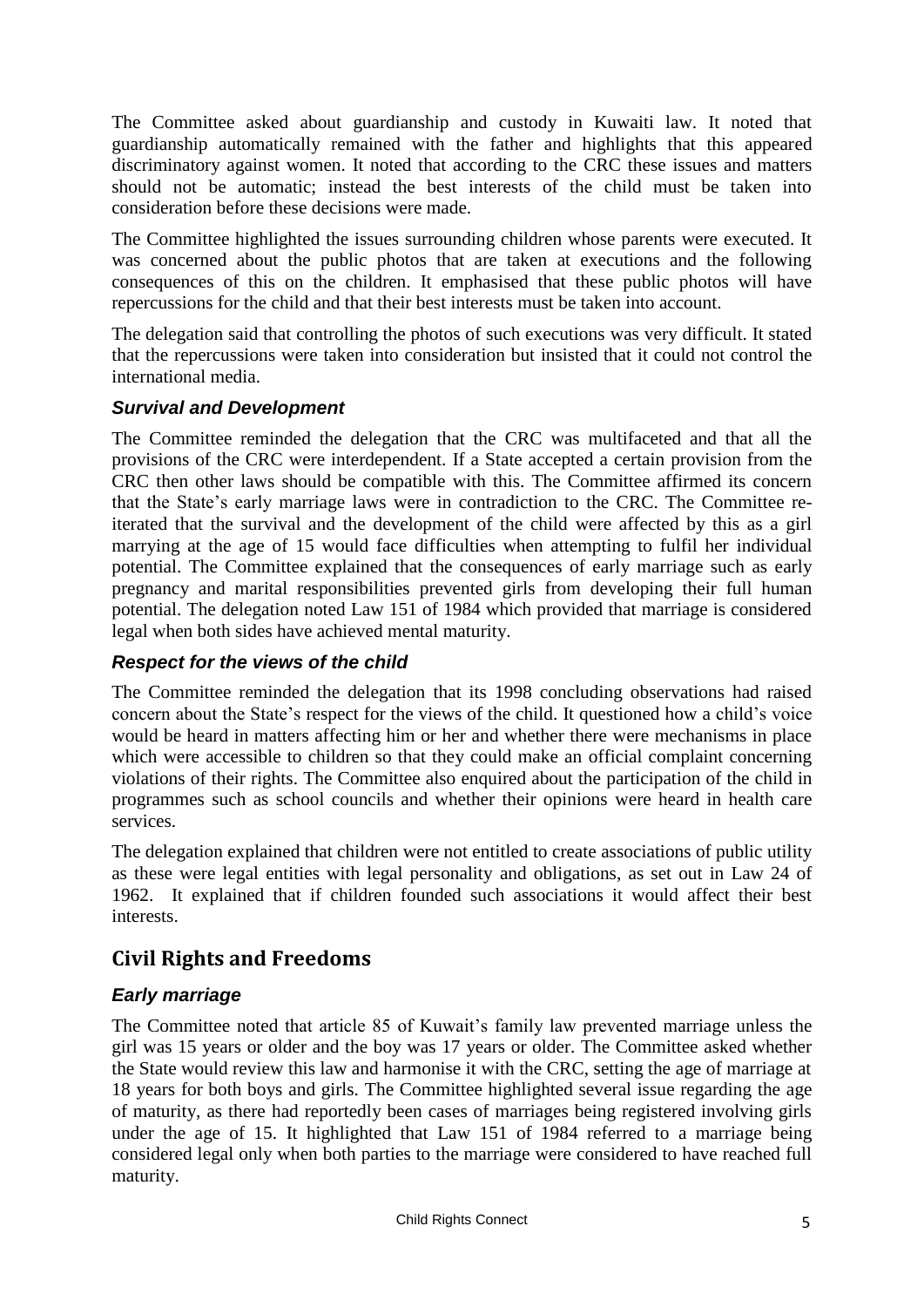The delegation explained that there was no contradiction or confusion between childhood and adulthood. The delegation clarified that Islamic law was an important source of law for the legal age of marriage, as Kuwait was an Islamic country whereby family law was based on Islamic Shari'a law. This body of law allowed marriage when a child had reached puberty, which explained why the State's national legislation allowed marriage contracts for children under 15.

The Committee questioned the meaning of puberty in Islamic Shari'a law and asked whether it was defined differently for girls and boys at the ages of 15 and 17 respectively. The Committee recalled that Kuwait was one of the few states in the region which maintained reservations on the CRC. The Committee reminded the delegation that these reservations were significant for the overall implementation of the CRC in Kuwait.

## *Corporal punishment & child abuse*

The Committee raised several concerns about child abuse in Kuwait. It noted that there had been insufficient data on child abuse and school violence and highlighted the importance of an official data collection system that would track the prevalence of violence against children in this regard. It also noted that there was no comprehensive system for reporting child abuse and an absence of appropriate measures for reporting physical signs of sexual abuse. The Committee asked whether the police services condoned physical violence against children in family settings. It highlighted that the law did not criminalise guardians for this and asked what measures would be taken to explicitly prohibit corporal punishment in law and raise awareness about its negative impact, in practice.

The delegation explained that sexual harassment was a moral, educational and principle matter, and that the State had taken special measures to deal with this. Additionally, it stated that programmes to deal with the psychological issues caused by this type of abuse had been put in place for children.

The Committee asked about violence against girls, noting particularly that spousal rape was not considered a crime in Kuwait. The Committee was concerned that this would not afford the necessary protection to many girls, particularly given the early age of marriage. It also noted that girls who had been raped were often persuaded by their families not to report the rape. The Committee asked what support was provided to girls who became pregnant as a result of a rape. It asked whether these child victims were entitled to an abortion. The delegation stated that abortion was prohibited by law and was only permitted when the life of the mother was at risk.

## *Freedom of thought, conscience and religion*

The Committee raised the issue of the practise of religions in Kuwait other than Islam, and explained that it had received information which stated that religions other than Islam were not allowed to be practised in Kuwait. The delegation explained that in Kuwait there were 190 differnet nationalities represented and that there was a strong commitment to respect of religion and different cultures. It particularly noted that Christianity was part of their religion and culture.

The Committee also questioned whether children were entitled to be co-editors and journalists to children's magazines. It also asked whether children were entitled to access to the internet compatible with their age and maturity.

## *Birth registration*

The Committee raised concerns about the opportunity for Bidoun children to obtain birth certificates. The delegation stated that the Committee seemed to have received erroneous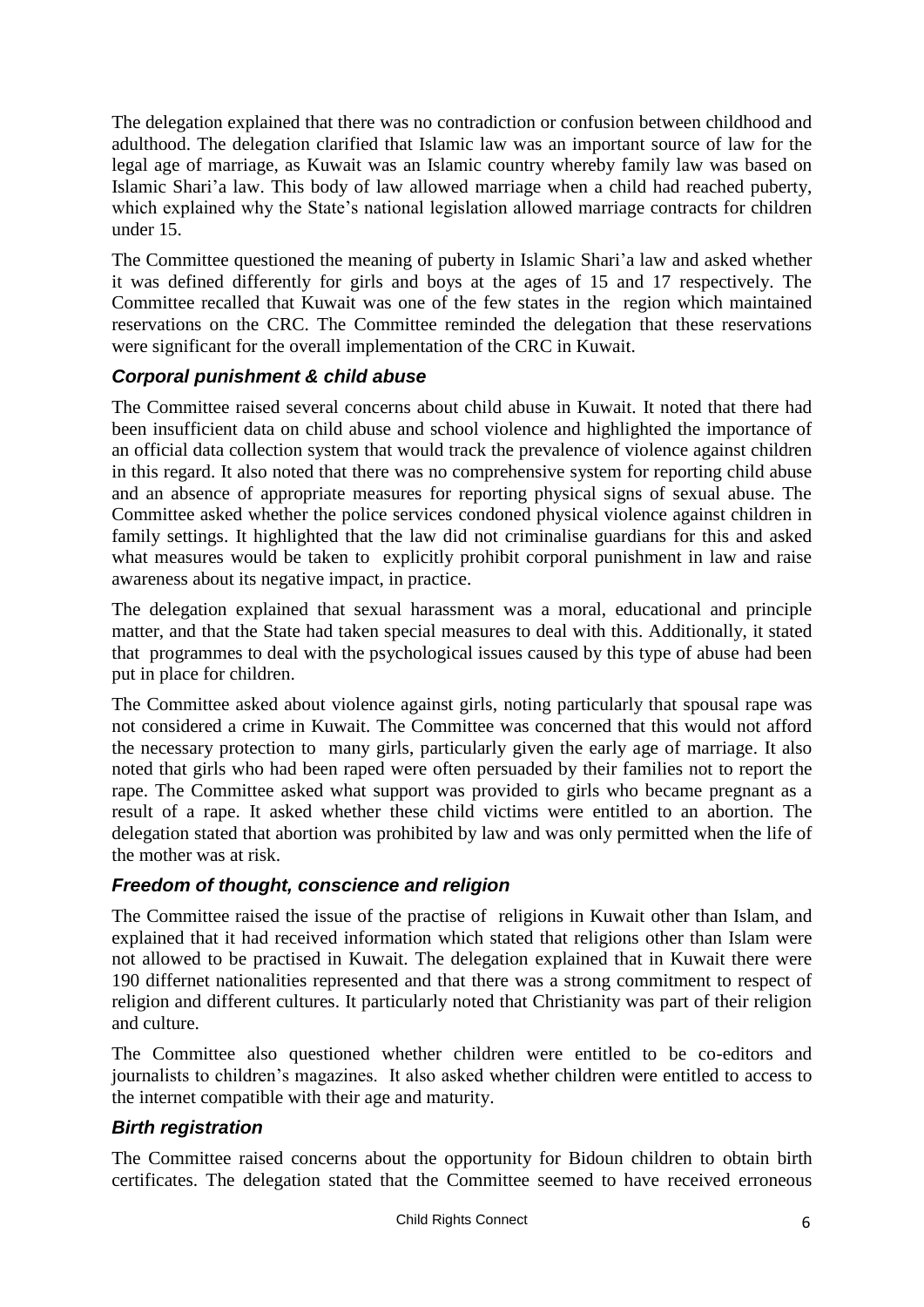information on this issue. It confirmed that birth certificates were issued to every person born in Kuwait. Law 26 of 1993 stated that birth certificates would be issued and would mention the nationality of the child. Many Bidoun children had a nationality other than Kuwaiti, which was noted in their registration at birth. There was a period of time when Bidoun families had refused to accept these certificates. Since 2011 birth certificates had been given to all children under six years; children over six years who were in need of a birth certificate had been referred to the Lineage Department.

The delegation insisted that there should be a differentiation between humanitarian issues and the question of nationality. It confirmed that the Bidoun children had been treated well by the State and were able to access health services, coupons for food and general assistance in daily life. The delegation highlighted that more than 1,000 Bidoun people had been given jobs in government Ministries. The delegation explained that a committee had been established in 2010 to deal with nationality issues and ensure justice and equality.

## **Family Environment and Alternative Care**

#### *Adoption*

The Committee asked why children that lived with adopted families were not entitled to carry their adoptive family's name or be entitled to inherit their possessions. It asked whether there were plans to reform this area of law.

The delegation explained that the State had a reservation on article 21 as Kuwait recognised alternative adoptions systems such as the Kafalah system.

## *Custody & guardianship*

The Committee asked about situations in which a mother was granted custody of a child and the father was obliged to pay maintenance for the child but did not uphold this responsibility. It asked how the issue would be addressed and penalised when it arose.

The delegation explained that Law number 51 of 1984 addressed all matters relating to the family. Article 15 of this law stated that education of the father would occur to draw his attention to his obligation in this regard. If the custody was transferred to the mother she was entitled to stay in the home where the child lived if the father did not provide alternative housing. The State also provided some care in these situations, for example housing was provided for women divorcees who had children. Furthermore, the delegation noted that there was a directorate that cared for children who did not have legal guardians. In situations where there were no longer guardians for the minors the State created a mechanism which meant that the state was responsible.

## *Adoption*

The Committee questioned the State on why children living that lived with adopted families are were not entitled to carry their adoptive family's name or inherit their possessions. It asked whether there would be plans for reform in this area.The delegation explained that the State had a reservation on article 21 as Kuwait recognised alternative adoptions systems such as the Kafalah system.

## *Alternative care settings*

The Committee asked Kuwait about the care settings available to children without parental care.. It asked what measures the State had taken to regulate and monitor abuse of children in foster homes. It asked whether non-Kuwaitis were entitled to be placed in foster homes and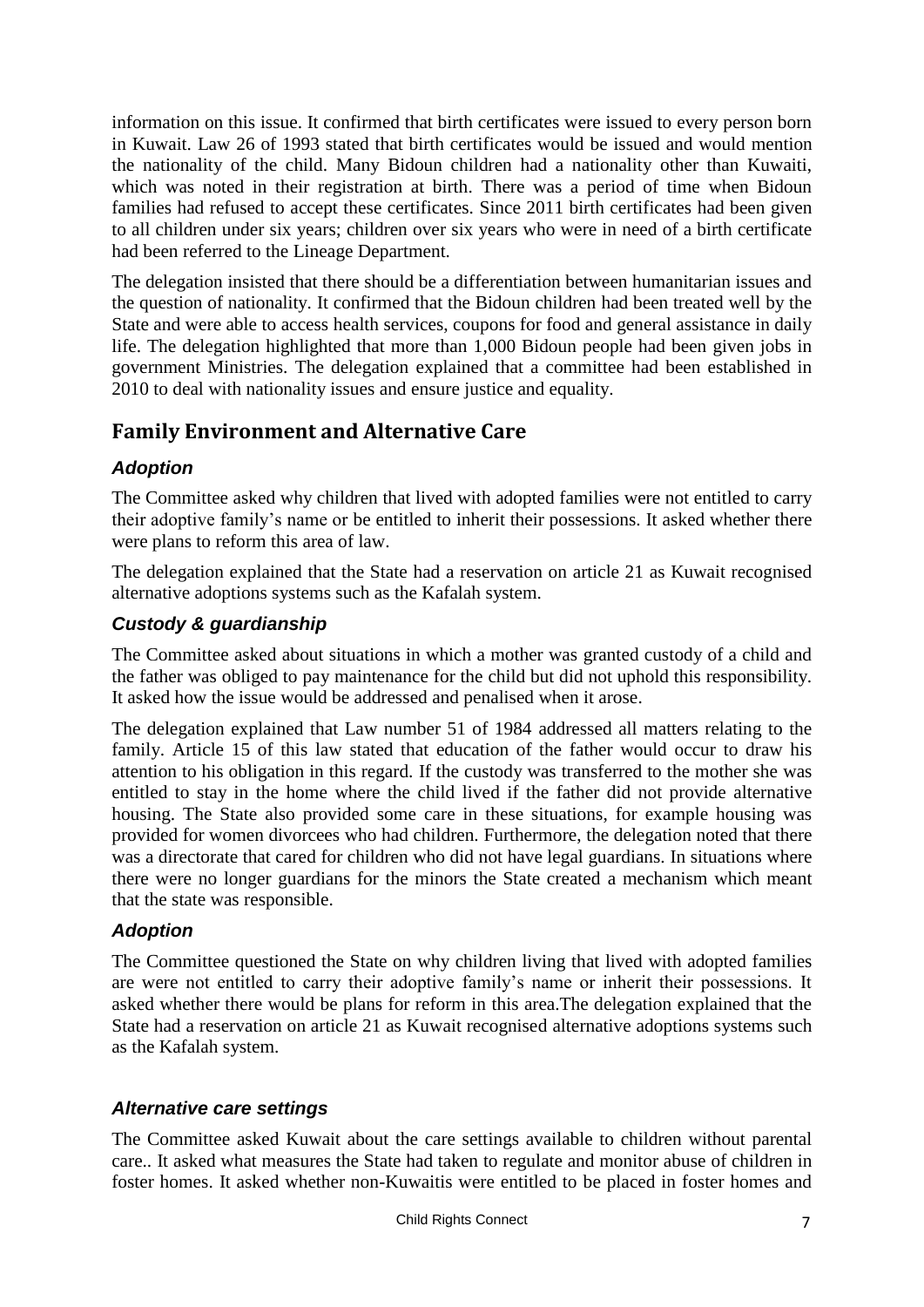whether non-Kuwaitis could provide foster care for children without parental care. The delegation said that children received social and legal protection through foster families which were under the supervision of the State. The State has the authority to remove children from foster carers that were not adequate. A monthly subsidy was granted to these families.

#### *Child abduction*

The Committee highlighted a concern regarding the abduction of children. It noted that there had been situations where abductors had forced girls they had abducted to marry them. It asked what measures had been taken to deal with this issue.

## **Basic Health and Welfare**

#### *Children with disabilities*

The Committee commended the State for its inclusive policies for children with a disability but was concerned at the number of children with a disability who were not able to access mainstream schools It asked the State how these children would be assisted and why the inclusion policies had not been fully implemented. It asked how the State would address stigmatisation towards children with disabilities and highlighted that significant work need to be done in this area to achieve inclusive education. It asked if the State had considered adapting the curriculum, as well as school settings in general, to ensure access for children with disabilities. It further asked for confirmation of whether non-Kuwaiti children with a disability could access the same services.

The delegation explained that children with a disability either attended specialised schools if they were deemed unable to integrate, or attended mainstream schools. The State would soon have in place 199 fully inclusive schools with an allocated budget of 3 million US dollars.

## *Health Services*

The Committee demonstrated concern about child patients in need of specialised medical care who were obliged to travel overseas to access it. It asked whether children are not accessing medical the appropriate care for this reason. The Committee recommended that a study should be conducted on adolescent health to assess and eventually ensure that confidential reproductive and sexual health services were accessible and available to them.

The Committee was also concerned about children with mental health concerns as they reportedly needed the permission of a parent or guardian in order to be discharged from hospital. The Committee referred specifically to cases of girls who were essentially detained in hospitals as a result of this administrative procedure. It furthered queried issues surrounding pregnancies such as access to contraception, and maternal morbidity and mortality rates which were particularly concerning as they were notably higher among girls under the age of 18.

The delegation stated that the phenomenon of early marriage affected very few girls in practice. Furthermore, married women had the right to decide when they wanted to get pregnant.

The Committee questioned whether information about health issues such as substance abuse, eating disorders and obesity was provided publicly. The delegation stated that there was a health leaflet distributed to children in the ninth grade which explained and described the harm caused by drugs.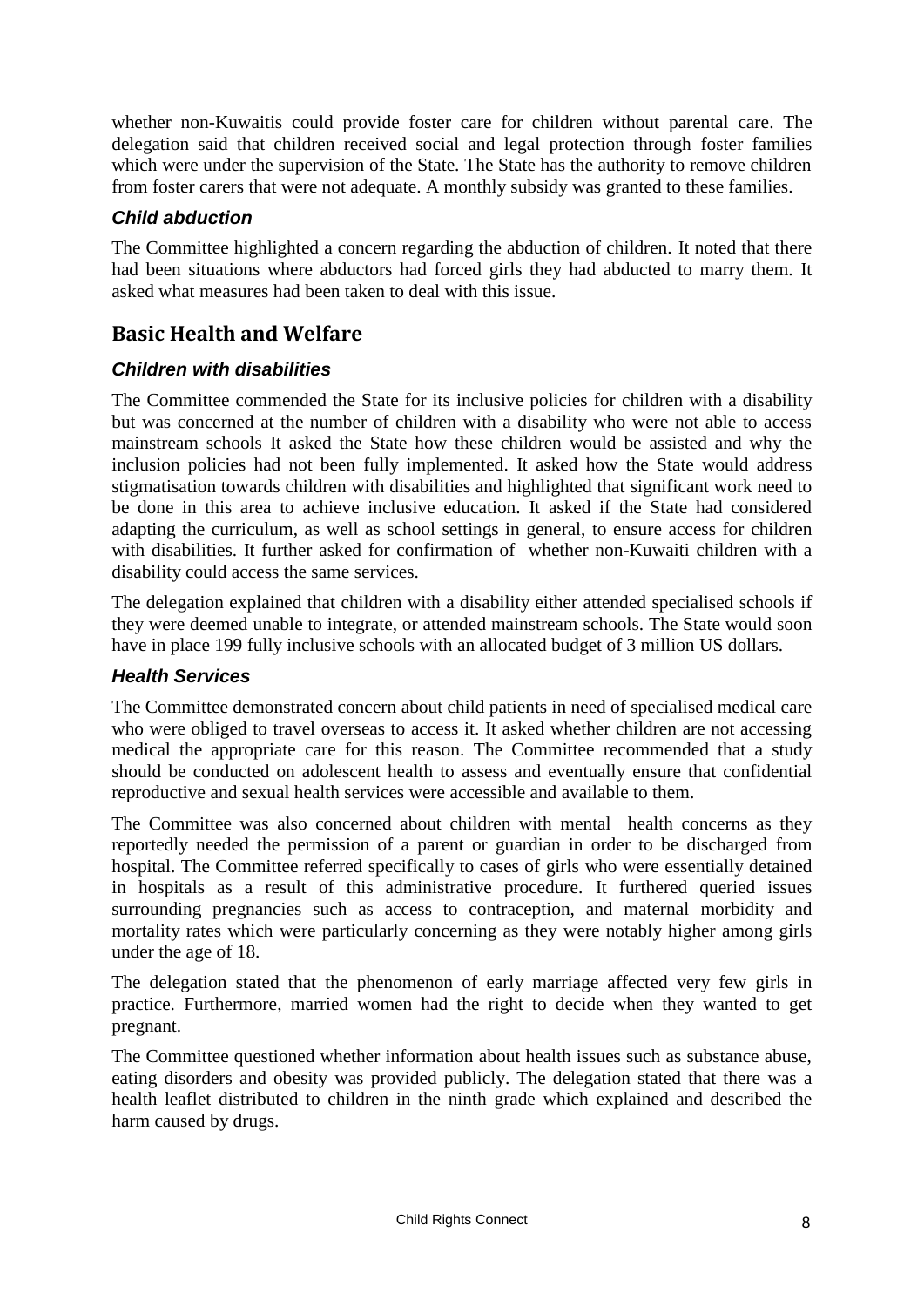## *HIV and AIDS*

The delegation explained that there were centres which provided the necessary HIV and AIDS tests for those who were about to get married. These centres had reduced the number of marriages that would have risked transmission of HIV, which State felt was very important.

#### *Breastfeeding and neo-natal care*

The delegation mentioned that there were specialised child-friendly obstetrics hospitals in Kuwait. Additionally there was a committee which had been set up to spread knowledge about the value of breastfeeding. Similarly, the sale of children's food products was monitored in Kuwait.

## **Education, Leisure and Cultural Activities**

## *Education*

The Committee commended Kuwait on its provision of free education and noted that attention should be drawn to this and that it should be encouraged. However the Committee noted that private school fees were extremely high.

The delegation explained that when illegal residents were accommodated by private schools they did not have to pay school fees unless they chose to attend an alternative private school in which case they were expected to pay any difference in the fees. The delegation re-iterated that Kuwaiti citizens were expected to pay their own fees but that the children of illegal residents were not obliged to pay fees.

#### *School Violence*

The Committee insisted that corporal punishment must be prohibited in schools. The Committee was concerned that violence in schools, including the use of violence by teachers, had increased. The Committee asked about death threats, armed attacks, shootings and sexual violence that had reportedly taken place in schools. It stated that violence against children had a negative effect and caused children fear and anxiety, distracting children from their studies. The Committee asked for more information about the support services for children that had suffered from violence at school and whether there were any anti-bullying programmes being promoted.

The delegation explained that violence against children was not as widespread as the Committee had indicated. There was not a phenomenon of weapons in schools and the Ministry of Education had taken measures to prevent violence in schools. There was the provision of guidance and counselling in schools and children were taught to respect others and not to be violent; ideals which were contained in most school rules. As well as this there were subjects in the curricula on the respect for others and non-violence.

#### *School attendance*

The Committee raised concern regarding the school attendance rate, including the high dropout rate. The Committee asked about the thousands of Bidoun children that reportedly did not have access to education because they did not have the appropriate legal status to attend state schools and were obliged to attend expensive private schools.

Furthermore, the Committee asked why there were evening classes for married girls and whether married girls were obliged to attend evening classes or if they could study during the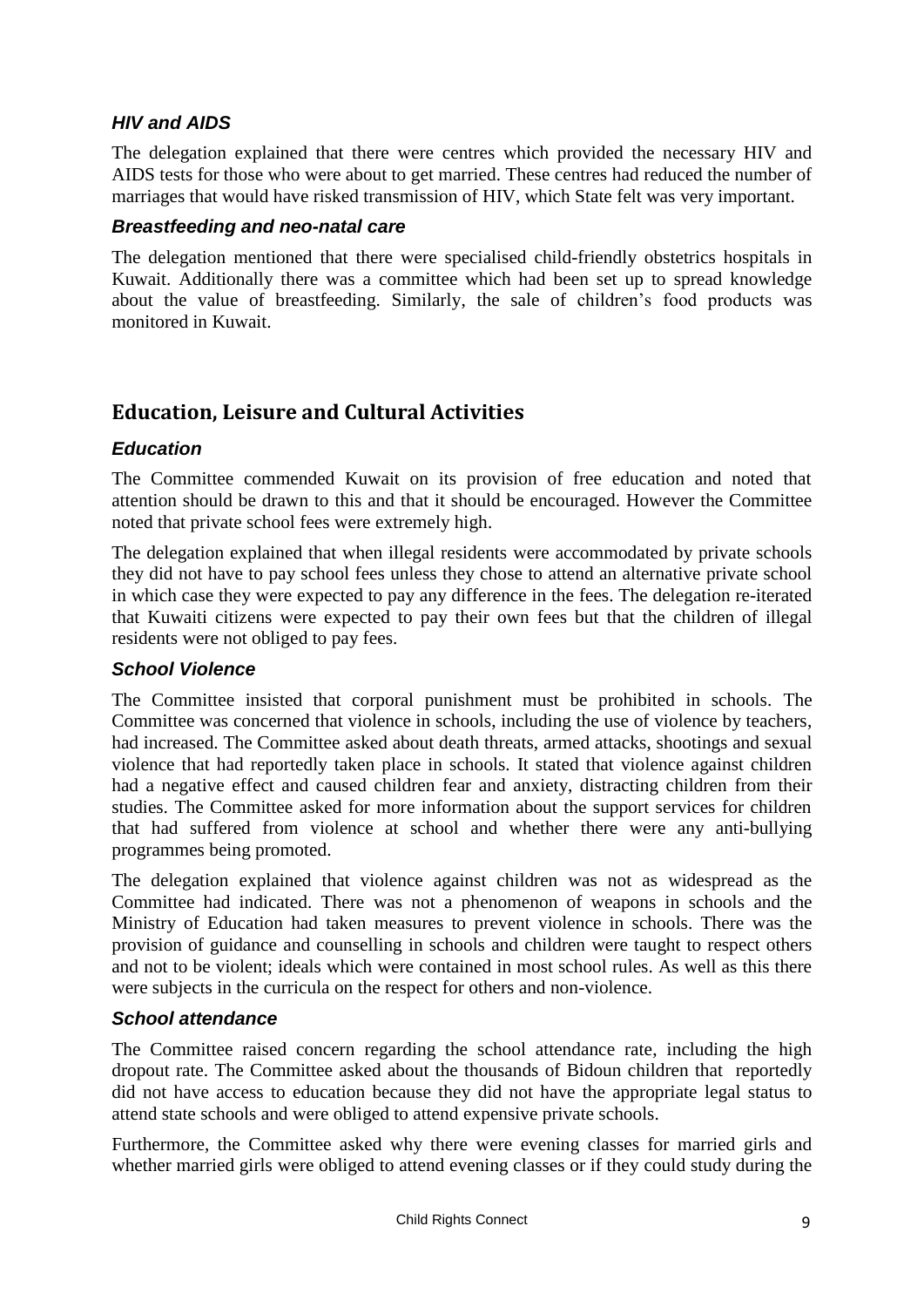day with their peers. The delegation explained that the characteristics of the students were important when regulating education in Kuwait. For this reason married girls who may have had issues with pregnancies, health and daytime marital duties were automatically removed from mainstream schools and enrolled in evening schools upon marriage. The delegation added that the State was confident that this procedure worked well for married girls who wanted to study in the evenings as they found it more accommodating.

## *Right to play*

The Committee observed that Kuwait did seem to be concerned about the right to play. There had been the collective organisation of this right. The Committee asked if there was a culture of children having the right to play that existed within the family setting. The delegation responded that there were programmes to encourage children to play and that education through play was also encouraged. The Ministry of Education had a satellite channel for children which included a programme on the CRC

The Committee questioned the delegation on children's right to engage in cultural activities. It requested more information on prohibitions on concerts and cultural events. The delegation explained that concerts were allowed as long as they were not in conflict with public morality. Additionally, girls could participate in these concerts with the approval of their parents or guardians.

## **Special Protection Measures**

#### *Domestic violence*

The Committee asked about the support provided for child victims of domestic abuse. It noted that according to law, women had to produce two witnesses to support their case in order for it to be taken up. It asked whether there were specific hotlines or shelters for victims of domestic abuse if training was provided to help social workers, judges and police deal handles these cases appropriately issues.

## *Child labour*

The Committee noted that since 1998 the number of children in street situations had increased. It noted that the right to enter the labour market was only allowed over the age of 15 but questioned whether this regulation applied to non-Kuwaitis. It stated that non-Kuwaitis under the age of 15 seemed to be working and asked whether this information was accurate. It noted that the entry into the labour force for domestic workers was 21. The Committee focused their concerns on the non-Kuwaiti child population and also the Bidoun children.

#### *Juvenile justice*

The Committee had several concerns about juvenile justice in Kuwait and questions regarding the 1998 recommendations. It noted that there had still not been an amendment to the age of criminal responsibility which remained at seven years of age. The Committee was concerned about such a low age of criminal responsibility. It asked whether children that were detained were kept in adult prisons. It asked if there was any information on girl children who were detained and whether there was the possibility of interpreters for these children, particularly if they were non-Kuwaiti.

The delegation explained that several measures had been taken in the area of juvenile justice. As a preventive measure, children at risk of being in conflict with the law could be reprimanded, placed in the care of a guardian or in a social institution. These measures were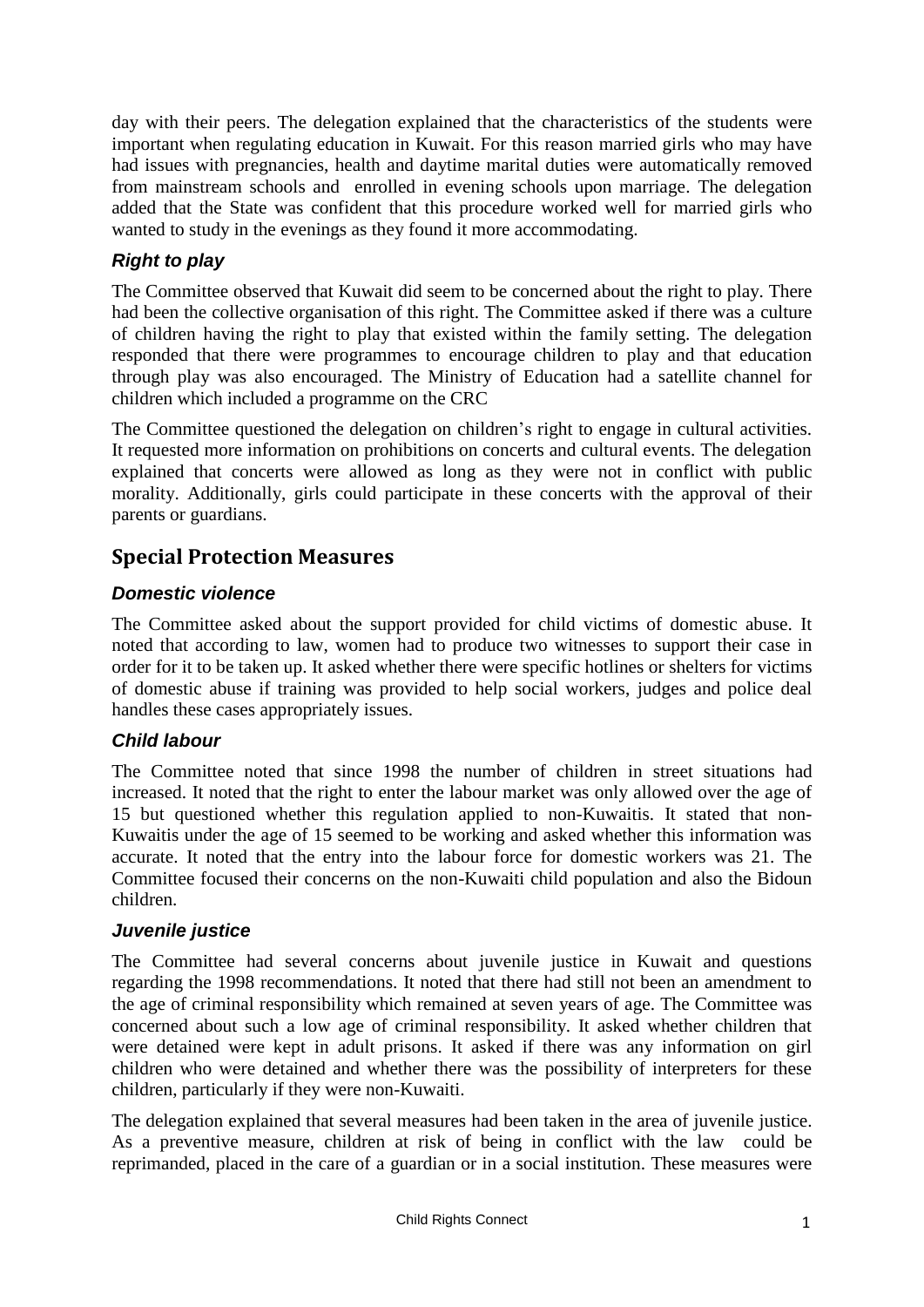taken to protect the minor. The delegation assured the Committee that national legislation protected these children and took a restorative justice approach for eventual reintegration into society. The Ministry of Social Affairs and Justice had drawn up a draft law on juvenile justice which would ensure psychological counselling for minors. The Committee asked if there was a different procedure for children who had broken the law and children who were at risk of breaking the law. The delegation explained that juveniles at risk of breaking the law were dealt with through the Department of Juvenile Care which was composed of various professionals.

The Committee commended the State for an amendment to the criminal code which had led towards fairer trials for children. The Committee asked if there had been any considerations of reducing preventive detention. It reminded that any future amendments should benefit children. The Committee asked for clarification on several points. Firstly, whether children between 8 and 15 were judged by juvenile courts, and secondly whether children in situations of risk were put in the same centres as children who have broken the law. The delegation clarified that juveniles were only brought before juvenile courts and that there is separation between juveniles that have committed a crime and others who were at risk of committing a crime.

#### *Asylum-seeking children*

The Committee noted that there were reportedly more than 1,000 asylum-seeking children from various countries in Kuwait. It asked the delegation whether it had a system to handle cases of unaccompanied asylum-seeking children. It questioned whether children of asylum seekers were treated differently. The Committee hoped that Kuwait would ratify the Conventions of 1961 and 1967 relating to the Status of Refugees.

#### *Children of Incarcerated parents*

The Committee asked for clarification about the situation of children with parents in prison and on death row. It asked for specific statistics about how many children had a parent in prison and how many have had a parent executed. Furthermore, it asked for more detail about the provisions and measures put in place for these children and whether the executions of these children's parents still take place. The delegation explained that there is consideration for some parents on death row such as pregnant mothers. These mothers are able to have their death sentences commuted and are enabled to stay in prison to carry out their sentences.

#### *Children in Armed Conflict*

The Committee asked the delegation whether there was a mechanism to identify children coming into Kuwait who had been involved in armed conflict. It asked whether these children were cared for or whether there was training for the police to identify these children and if the State intended to ratify the Rome Statute. It also asked if there were any private security companies operating in Kuwait.

## *Children of Parents sentenced to death*

The Committee questioned the application of this principle in situations where a child's parent was sentenced to the death penalty and whether such decisions gave due consideration to the best interests of the child. The delegation explained that in these situations custody of the child is transferred to the next of kin. It stated that the Ministry of Education and Social affairs were responsible for the care provided to these children.